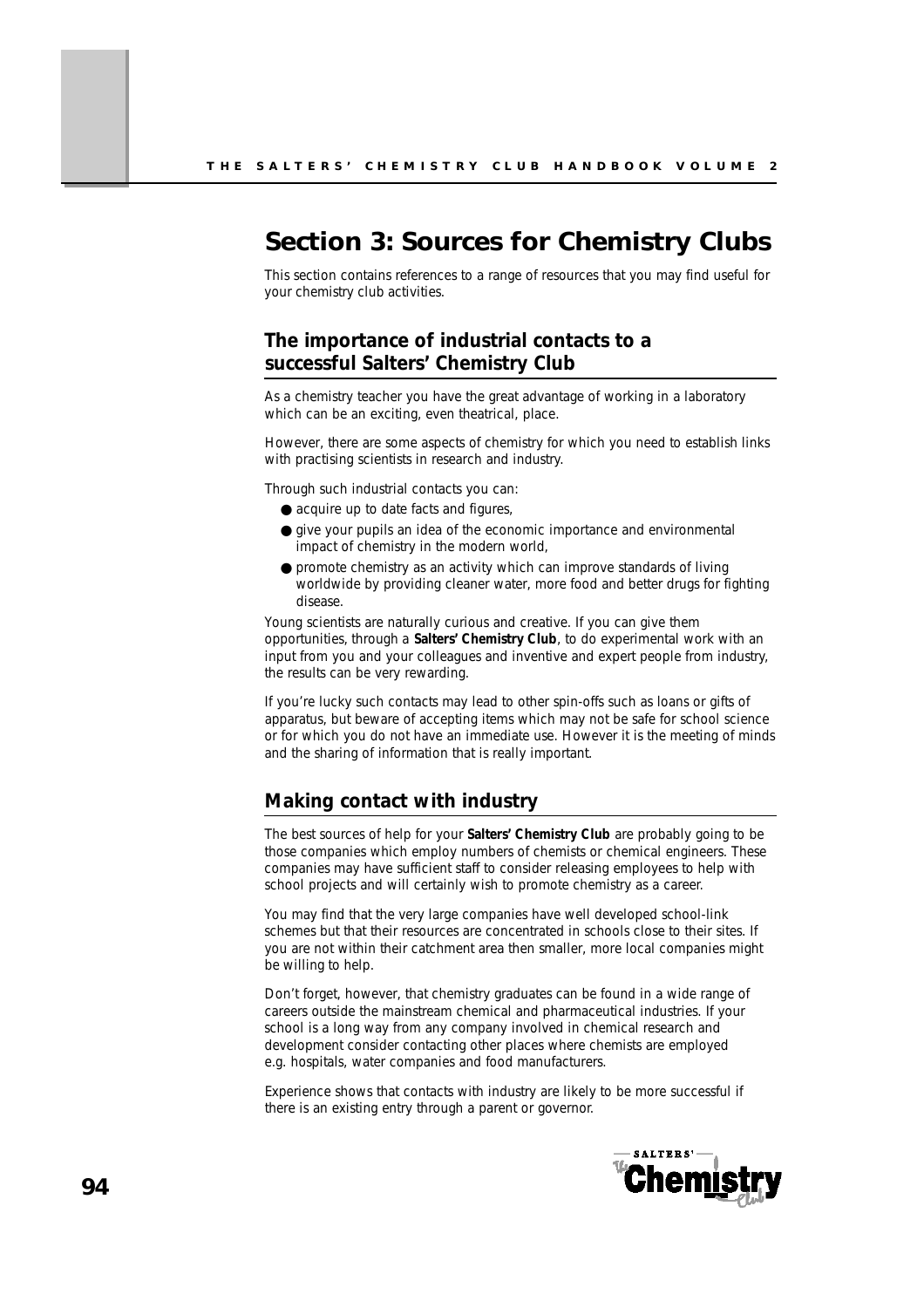The Chemical Industry Education Centre (CIEC) produces information on forming links with industry (see page 97 for address). Further information about industrial contacts can also be obtained from the professional bodies and information services listed under 'Helpful organisations' (page 96).

When you register as a **Salters' Chemistry Club**, the Club may be able to suggest an industrial contact in your area. Please write or fax the Administrator of the **Salters' Chemistry Club** at Salters' Hall. The address is on the inside front cover of this Handbook.

When writing to an industrial organisation try to identify a named individual. Otherwise address your letter to The Education Liaison Officer.

A suitable letter could read as follows.

| XXXX School Salters' Chemistry Club                                                                                                                                                                                                                                                                                                                                                 |  |  |
|-------------------------------------------------------------------------------------------------------------------------------------------------------------------------------------------------------------------------------------------------------------------------------------------------------------------------------------------------------------------------------------|--|--|
| We are writing to ask if you would be prepared to contribute to the success<br>of a new initiative to promote chemistry in this school, the formation of a<br>Salters' Chemistry Club.                                                                                                                                                                                              |  |  |
| The Club will provide opportunities for our pupils to enjoy practical,<br>bench-top chemistry outside normal lesson times and we intend to enter<br>a team in the regional Salters' Festival of Chemistry which will take place                                                                                                                                                     |  |  |
| It would be helpful to have support and encouragement from a local<br>company/organisation/institution. It would be very useful, for example, if one<br>or more of your staff were available to come into school and tell us about the<br>work of your company. This would encourage our pupils to improve their<br>skills and promote an awareness of the importance of chemistry. |  |  |
| However we would be very grateful for any help you can give us,<br>for instance financial support or the gift of chemicals or equipment.                                                                                                                                                                                                                                            |  |  |

If you would like further information on what your possible involvement might entail, please contact .....(Teacher's name and contact numbers - *ensure that you can be easily contacted at any telephone number quoted*).

If I may, I will telephone you next week to follow up this letter.

We hope you will be able to support our **Salters' Chemistry Club** and look forward to hearing from you.

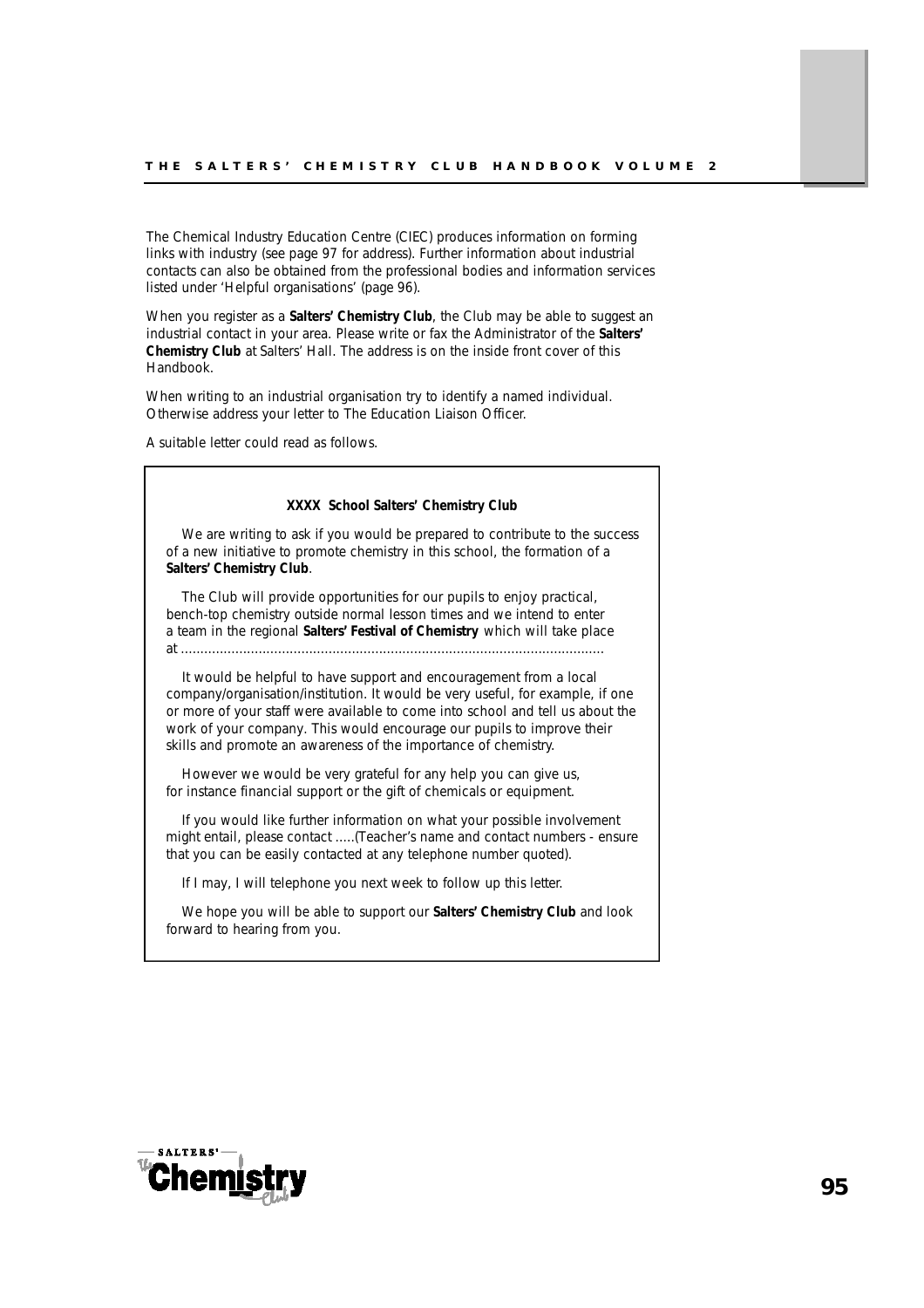### **Salters' mentor scheme**

Many teachers have become involved with the **Salters' Chemistry Club** since it was started. A number are willing to offer advice on setting up a new club. If you register for a **Salters' Festival of Chemistry** the Club may be able to put you in contact with an experienced teacher in your area. Please write or fax The Salters' Chemistry Club Administrator at Salters' Hall. The address can be found on the inside front cover.

### **Helpful organisations**

*An Roinn Oideachais* provides safety guidelines for schools in The Republic of Ireland in the form of two manuals: Safety in School Science and Safety in the School Laboratory (both produced by the Inspectorate of the Department of Education).

**Contact: An Roinn Oideachais, Post Primary Administration Section, Hawkins House, Hawkins Street, Dublin 2** 

**Tel: (01) 873 4700 Fax: (01) 677 7342**

*The Association of the British Pharmaceutical Industry (ABPI)* **represents approximately 100** companies that research, develop and manufacture prescription medicines in Britain. The Association believes that developing better medicines can only be achieved through careful scientific enquiry. One of its aims is to provide young scientists with materials which enable them to increase their knowledge and understanding of science, because today's young scientists are tomorrow's researchers. As well as providing curriculum resource materials for schools, the Association helps member companies to develop local education liaison activities.

**For colour brochure and order form contact: Publications Dept., ABPI, 12 Whitehall, London SW1A 2DY Tel: 0207 930 3477 Fax: 0207 747 1411**

**web site: www.abpi.org.uk**

*The Association for Science Education (ASE)* is the professional association for teachers of science and technicians and the largest subject teaching association with members in primary and secondary schools, and colleges of further and higher education. **Contact: ASE, College Lane, Hatfield, Herts. AL10 9AA Tel: 01707 283000 Fax: 01707 266532 e-mail: ase@asehq.telme.com web site: www.ase.org.uk**

**British Association for the Advancement of Science (BA)** promotes an understanding of science and technology and includes a programme for young people in the youth section, BAYS. A BAYS day takes place annually in London in March and many regional events are also organised. **Contact: BAYS, 23 Savile Row, London WIX 2NB Tel: 0207 973 3060/1 Fax: 0207 973 3051 BA web site: www.britassoc.org.uk**

*The Biochemical Society* founded in 1911, is a learned society with an international membership of over 9000 scientists working in academia and industry. Together with its publishing company, Portland Press, it produces learning resources for 11+ students - guidance notes, videos and textbooks. The Society's regional section network provides contacts for students with industry and higher education, as well as running schools' lectures and taking part in major careers fairs for school pupils. The Society also compiles statistics on employment and vacancies and provides information on careers in the molecular life sciences. Contact: The Education Officer, The Biochemical Society, 59 Portland Place, London W1B 1QW **Tel: 0207 580 5530 Fax: 0207 637 3626** 

**e-mail: genadmin@biochemistry.org web site: www.biochemsoc.org.uk** 

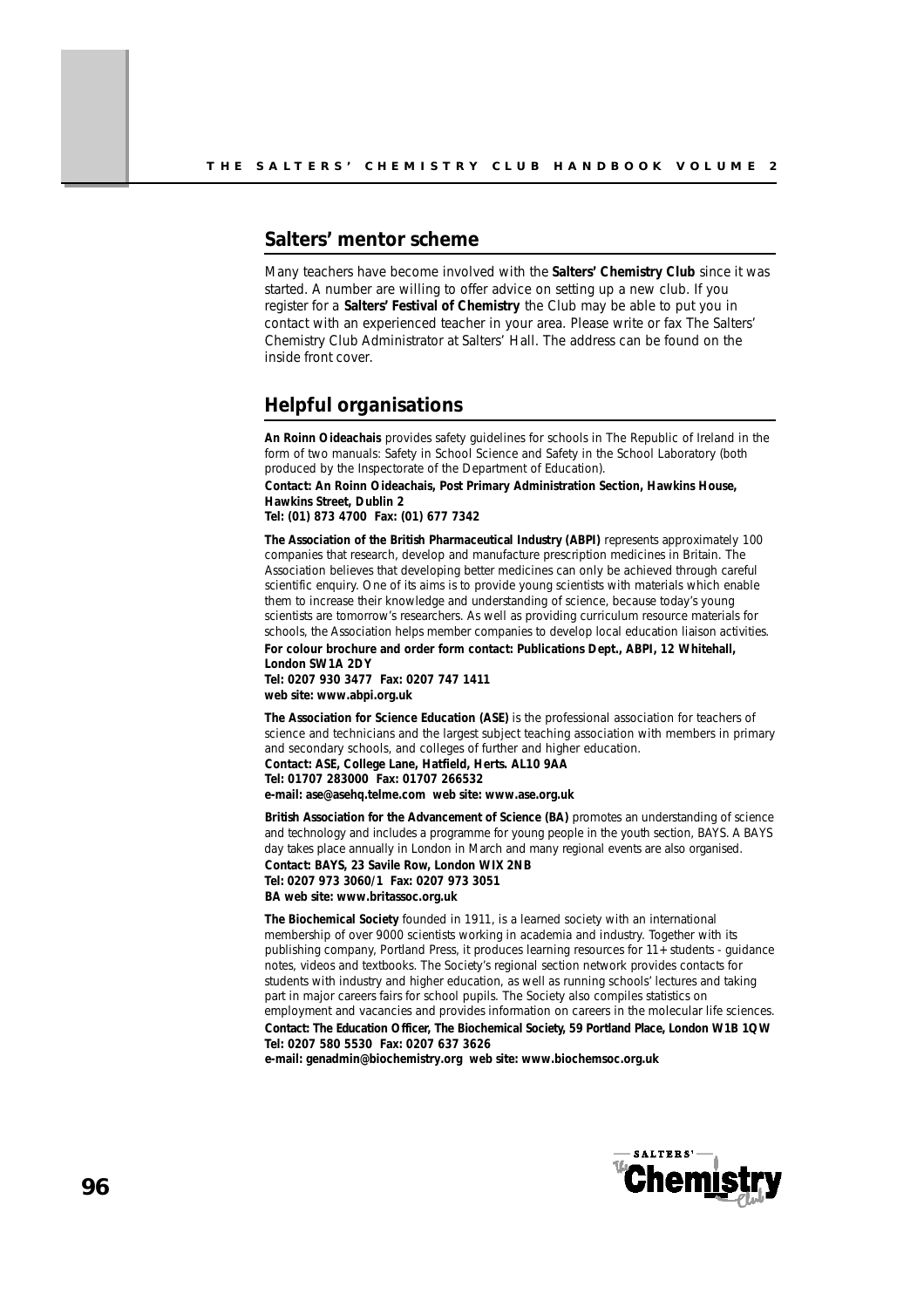*Chemical Industries Association (CIA)* is a trade association representing the interests of large and small chemical companies. The Association actively pursues policies designed to support the teaching of science and technology and encourages local chemical companies to develop education/business partnerships. The CIA together with the University of York set up the Chemical Industry Education Centre (CIEC).

**Contact: The Chemical Industries Association, King's Buildings, Smith Square, London SW1P 3JJ Tel: 0207 834 3399 Fax: 0207 834 4469 web site: www.cia.org.uk**

*The Chemical Industry Education Centre (CIEC)* is a joint venture by the University of York and the Chemical Industries Association. It is dedicated to the effective teaching of science and technology and to encouraging partnerships between schools and the chemical industry. It offers a specialist research and consultancy service to industry and provides advice and information to teachers and schools throughout the UK. CIEC produces a wide range of teaching resources which are the product of partnership between professional teachers and industrial scientists.

**Contact: Chemical Industry Education Centre, University of York, Heslington, York, YO10 5DD Tel: 01904 432523 Fax: 01904 434460 e-mail: ciec@york.ac.uk**

*Consortium of Local Education Authorities for Provision of Science Services (CLEAPSS) School Science Service* Publishes *Hazcards* and other model risk assessments, *Student Safety Sheets* and runs a telephone HelpLine providing advice about procedures, resources and safety (including special risk assessments). These services are only available to members, however this includes 99% of LEAs together with approx. 1700 foundations and independent schools.

**Contact: CLEAPSS School Science Service at Brunel University, Uxbridge UB8 3PH Tel: 01895 251496 Fax: 01895 814372 e-mail: science@cleapss.org.uk web site: www.cleapps.org.uk**

*Creativity in Science and Technology (CREST)* provides opportunities for students to experience scientific and engineering research at first hand and to couple this with an opportunity for national accreditation via Bronze, Silver and Gold Awards.

**Contact: Crest Awards, 23 Savile Row, London W15 2EZ Tel: 0207 973 3309 Fax: 0207 973 3051**

*Science, Engineering, Technology and Mathematics Network (SETNET)* was formed in l996 to develop a framework of policy and collaboration within which existing centres, schemes, systems and services can work more effectively to enhance the teaching and learning of engineering-related subjects, principally mathematics, science and technology, and to promote good experience of industry for the advancement of education for the public benefit.

**Contact: SETNET, 37 Queen Anne St, London W1G 9JB Tel: 0207 636 7705 Fax: 0207 636 7706 Free teacher helpline: 0800 146415**  e-mail: setnetwork@aol.com web site: www.setnet.org.uk

*Science and Technology Regional Organisation (SATRO)* is a network covering the United Kingdom that consists of 36 independent Science and Technology Regional Organisations to help create the competitive scientific, engineering, technological and mathematical community of tomorrow. SATROs act as local and regional delivery agents for a number of UK wide programmes including CREST awards and the British Association's Young Investigators and Science Clubs.

**Contact: The SATRO Network, c/o The Birmingham SATRO, The University of Birmingham, School of Electronic and Electrical Engineering, Edgbaston, Birmingham B15 2TT Tel: 0121 414 4318 Fax: 0121 414 4291 e-mail: satro@bham.ac.uk**

*Scottish School Equipment Research Centre (SSERC)* performs a similar function to CLEAPSS (above) for Scottish schools.

**Contact: SSERC, St Mary's Building, 23 Holyrood Road, Edinburgh EH8 8AE Tel: 0131 558 8180 Fax: 0131 558 8191 e-mail: sts@sserc.org.uk web site: www.sserc.org.uk**

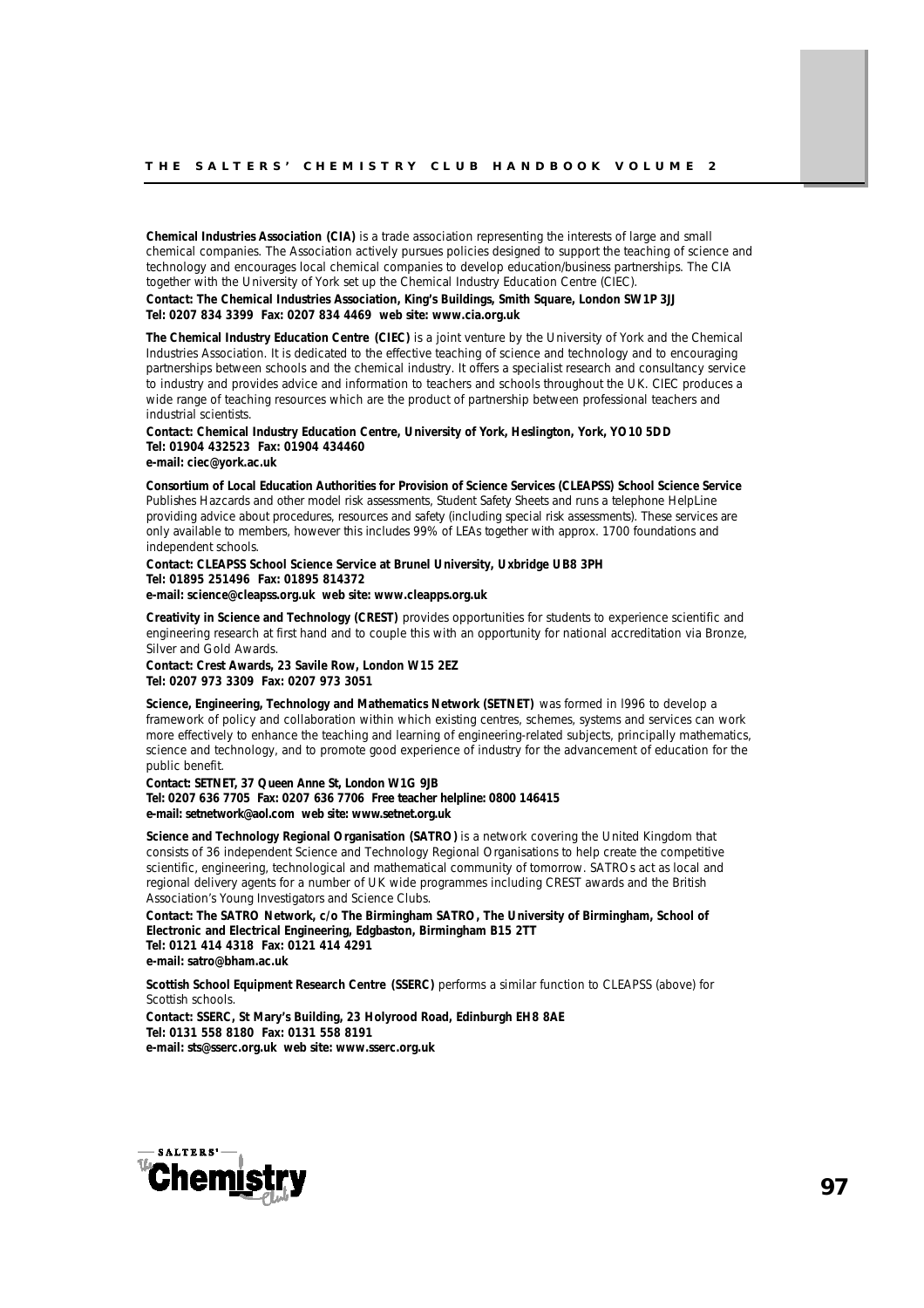*The Pupil Researcher Initiative (PRI)* is a science curriculum development project established to support the teaching and learning of science in the 14 -16 age range. It is funded by the Engineering and Physical Sciences Research Council (EPSRC) and the Particle Physics and Astronomy Research Council (PPARC) and is coordinated by a team at the Centre for Science Education at Sheffield Hallam University. The PRI produces pupil research briefs for investigative work, gives advice and small grants for schools organising School Science Fairs and provides access to PhD placements free to schools.

**Contact: PRI, Centre for Science Education, School of Education, Sheffield Hallam University, Howard St, Sheffield S1 1WB** 

**Tel: 0114 225 4880 Fax: 0114 225 4872** 

**e-mail: n.a.fuller@shu.ac.uk web site: www.shu.ac.uk/pri**

*The Royal Society*, founded in 1660, is a wholly independent and self-governing learned society for the promotion of natural and applied sciences. As the UK academy of science it operates both nationally and internationally.

**Contact: The Royal Society, 6 Carlton House Terrace, London SW1Y 5AG Tel: 0207 839 5561 Fax: 0207 930 2170 e-mail: info@royalsoc.ac.uk web site: www.royalsoc.ac.uk**

*The Royal Society of Chemistry (RSC)* is the UK's learned society for chemistry and the professional body for chemists. It is concerned with advancing chemistry as a science, disseminating chemical knowledge and developing applications of chemistry. The Education Department produces a wide range of teacher support and careers material and runs many INSET courses for teachers. See Bibliography for useful publications. **Contact: Education Department, The Royal Society of Chemistry, Burlington House, Piccadilly, London W1V OBN** 

**Tel: 0207 437 8656 Fax: 0207 437 8883 e-mail: education@rsc.org web site: www.rsc.org**

### **Suppliers of unusual items**

**B&H Liquid Crystal Devices Ltd** 7 Hardwicks Way, London SW18 4AW Tel: 0208 877 1233 Fax: 0208 877 0784 *Develop colour changing cards, stickers, moulded plastic items and light reactive inks, heat sensitive mouse mats and liquid style thermometers.* **Capricorn Chemicals (Glowbug Division)** Lisle Lane, Ely, Cambs. CB7 4AS

Tel: 01353 664974 Fax: 01353 668801

*Supply luminescent colours and fluorescent pigments, including UV reactive ones.*

**Fibrecrafts**, Old Portsmouth Rd, Peasmarsh, Guildford GU3 1LZ Tel: 01483 565800 Fax: 01483 565807

*Supply dyes (including madder and logwood), specialist books and equipment for dyeing.* 

**Gordon Elliott**, Stone Cottage, Tickerage Lane, Blackboys, E Sussex TN22 5LX Tel: 01825 890491 *Supplies reasonably priced toys, badges using liquid crystals, holograms and microlenses.*

**Scientific Explorer**, 2802E Madison, Suite 114, Seattle WA 98112 USA *Produce kits such as Make your own perfume, Greek Science etc. Available from the Science Museum, London, and other museum shops.*

**Sigma Aldrich Chemical Co**. The Old Brickyard, New Road, Gillingham, Dorset SP8 4XT Tel: 0800 717181 Fax: 0800 378538 Sales line: 0800 378785

*Supply a wide range of chemicals (including luminol) and also have periodic table mouse mats, mugs and laboratory equipment. Advice available from Technical Services Dept.*

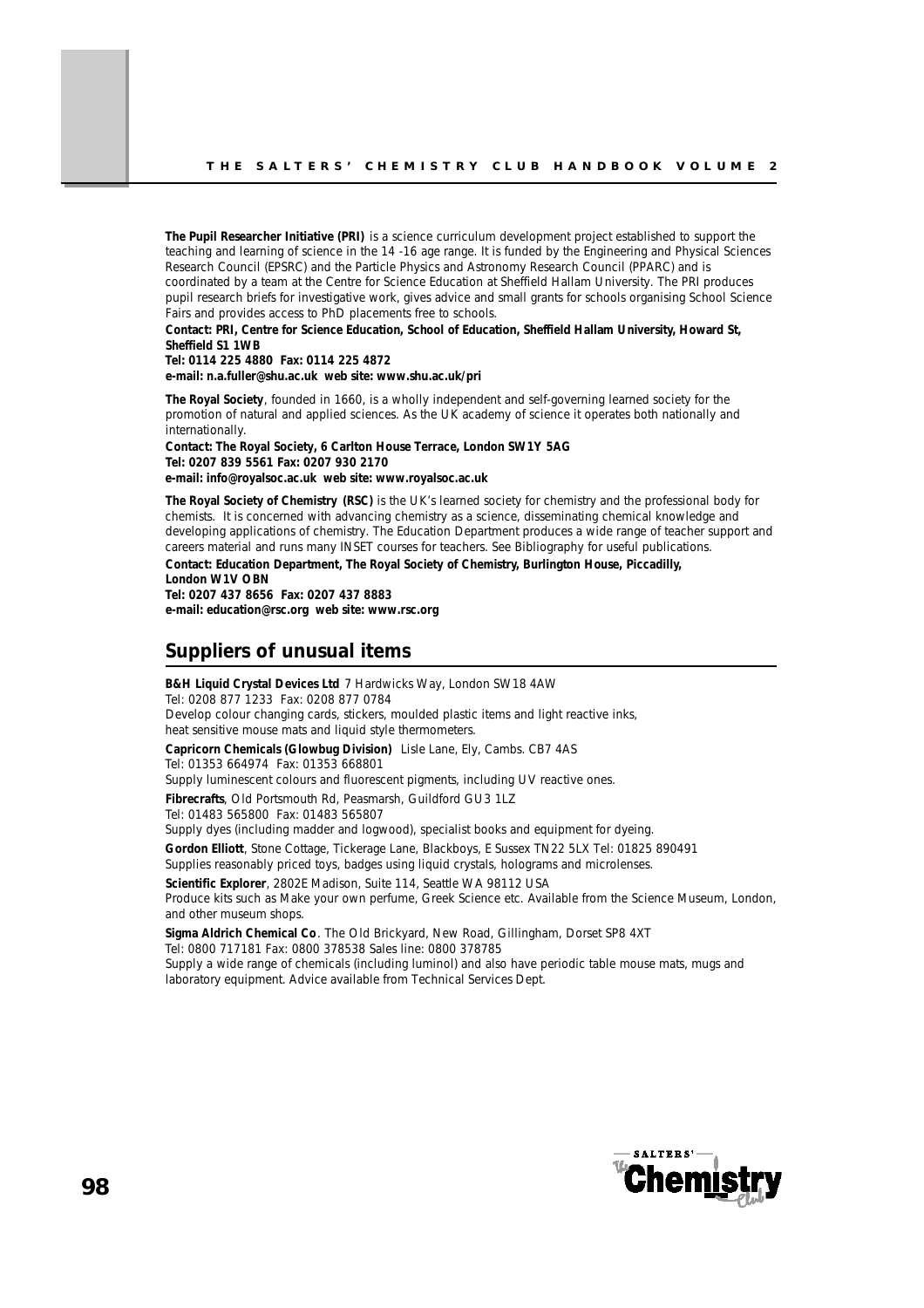### **Bibliography**

### **Books**

*Chemical Curiosities* - a compilation of spectacular experiments and quotes, (translated from German). HW Roesky and K Mockel, VCH Publishers ISBN 3-527-29414-7

*Chemical Demonstrations* Handbooks for Teachers of Chemistry; Volumes 1-4

B Shakhashiri. Published and distributed by the University of Wisconsin.

Department of Chemistry, 1101 University Avenue, Madison WI53706-1396 USA

ISBN 1-870-342387 Dept. Chemistry e-mail: ICE@chem.wisc.edu

*Chemical Magic* - fun experiments for a range of abilities. Leonard Ford, Dover Publications. ISBN 0-486-67628-5 *Classic Chemistry Demonstrations* - 100 tried and tested experiments published and distributed by The Royal Society of Chemistry. ISBN 1-870343-387. See 'Helpful organisations'for RSC address.

*In Search of More Solutions* - more ideas for problem-solving activities. Published and distributed by The Royal Society of Chemistry. ISBN 1-870343-35-2 See 'Helpful organisations'for RSC address.

*Problem Solving at the Bench* - 100 mini-projects in chemistry. Robert Hadden. *Further Problem Solving at the Bench* - 50 midi-projects. Robert Hadden. Published and distributed by Centre for Science Education, The University of Glasgow. ISBN 0-85261-3741

*The Extraordinary Chemistry of Ordinary Things* - many good examples of everyday chemistry and some worthwhile demonstrations. Carl Snyder. John Wiley. ISBN 0-471-31042-5

### **Journals / Magazines**

*Catalyst* - aimed at GCSE students. Philip Allan Publishers Ltd. Market Place, Deddington OX15 OSE Tel: 01869 338652

*Chemistry 13 News*, *Chemistry Matters, Education in Chemistry, Chemistry in Action* and others available through The Schools Publication Service, Education Department, Royal Society of Chemistry (address etc. under 'Helpful organisations'). (The Schools Publication Service provides a wide range of material from all around the world for a modest subscription.)

*Chemistry Review* - aimed at A level students. Philip Allan Publishers Ltd. (See *Catalyst* entry above.)

#### **Guides**

*Bringing Science to Schools* produced by the Committee for Public Understanding of Science (COPUS). Contact COPUS at The Royal Society (see 'Helpful organisations') for address etc.

*Making that Link* a practical guide to scientist-school liaison. Biotechnology and Biological Sciences Research Council (BBSRC), Polaris House, North Star Avenue, Swindon, Wilts. SN2 1UH Tel: 01793 413302 Fax: 01793 413382

*Scientific Research in Schools* a compendium of practical experience. E Albone, N Collins and T Hill. Contact: The Clifton Scientific Trust, 49 Northumberland Road, Bristol BS6 7BA

*Scientists talking to secondary schools* produced by the Medical Research Council (MRC). Contact the Education Officer, MRC, 20 Park Crescent, London W1N 4AL Tel: 0207 636 5422 Fax: 0207 436 2665 *The Young Scientist's Guide to Giving Talks* a booklet providing useful help and guidance for youngsters on making presentations and giving talks. Available from PRI (see 'Helpful organisations'for address).